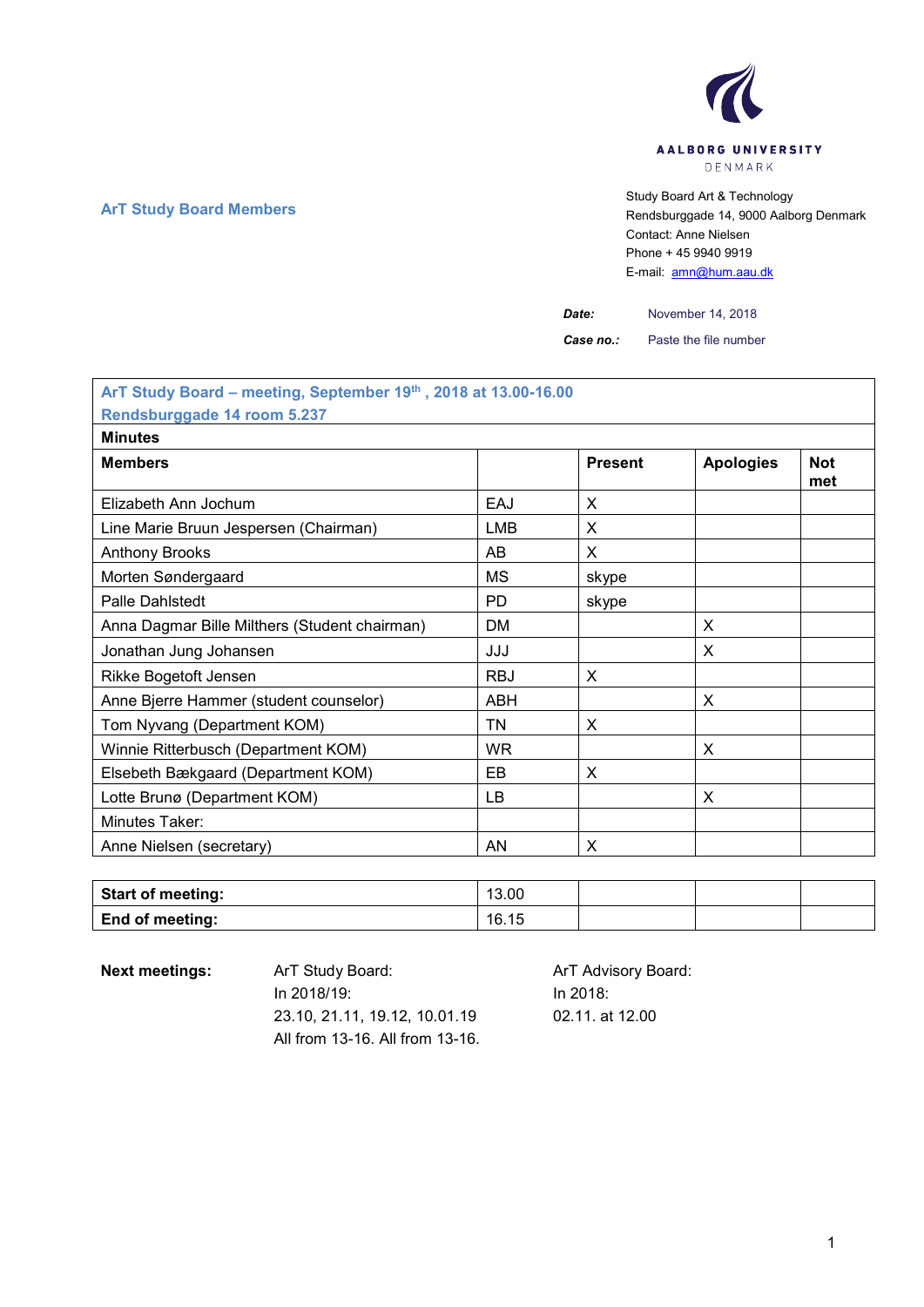

| Items: |                                                                                                                                                                                                                                                                                                                                                                                                                                                                                                                                                                                                                                                                                                                                                                                                                                                                                                                                                                                                                                                                                                                                                                                                                                                                                                                                                                                                                                                                                                                                                                                  |
|--------|----------------------------------------------------------------------------------------------------------------------------------------------------------------------------------------------------------------------------------------------------------------------------------------------------------------------------------------------------------------------------------------------------------------------------------------------------------------------------------------------------------------------------------------------------------------------------------------------------------------------------------------------------------------------------------------------------------------------------------------------------------------------------------------------------------------------------------------------------------------------------------------------------------------------------------------------------------------------------------------------------------------------------------------------------------------------------------------------------------------------------------------------------------------------------------------------------------------------------------------------------------------------------------------------------------------------------------------------------------------------------------------------------------------------------------------------------------------------------------------------------------------------------------------------------------------------------------|
| 1.     | Approval of Agenda 19.09.2018                                                                                                                                                                                                                                                                                                                                                                                                                                                                                                                                                                                                                                                                                                                                                                                                                                                                                                                                                                                                                                                                                                                                                                                                                                                                                                                                                                                                                                                                                                                                                    |
|        | Approved                                                                                                                                                                                                                                                                                                                                                                                                                                                                                                                                                                                                                                                                                                                                                                                                                                                                                                                                                                                                                                                                                                                                                                                                                                                                                                                                                                                                                                                                                                                                                                         |
| 2.     | Approval of Minutes 27.06.2018 and 08.08.2018                                                                                                                                                                                                                                                                                                                                                                                                                                                                                                                                                                                                                                                                                                                                                                                                                                                                                                                                                                                                                                                                                                                                                                                                                                                                                                                                                                                                                                                                                                                                    |
|        | The minutes from 27.06.2018 and 08.08.2018 - Approved.                                                                                                                                                                                                                                                                                                                                                                                                                                                                                                                                                                                                                                                                                                                                                                                                                                                                                                                                                                                                                                                                                                                                                                                                                                                                                                                                                                                                                                                                                                                           |
| 3.     | News:                                                                                                                                                                                                                                                                                                                                                                                                                                                                                                                                                                                                                                                                                                                                                                                                                                                                                                                                                                                                                                                                                                                                                                                                                                                                                                                                                                                                                                                                                                                                                                            |
| 3.a.   | <b>Chair of Study Board (LMB)</b><br><b>Self-evaluation meeting</b><br>$\overline{\phantom{a}}$<br><b>New students</b><br>$\overline{\phantom{a}}$<br>Orientation: Reduction of number of international students in Danish universities.<br>$\overline{\phantom{a}}$<br><b>SOL Project.</b><br>$\overline{\phantom{a}}$                                                                                                                                                                                                                                                                                                                                                                                                                                                                                                                                                                                                                                                                                                                                                                                                                                                                                                                                                                                                                                                                                                                                                                                                                                                          |
|        | Self-evaluation meeting August 24, 2018. LMBJ was very pleased with the meeting.<br>$\overline{\phantom{a}}$<br>At the meeting, there were a discussion of the Self-evaluation report. Besides the two external<br>experts Karin Elisabeth Gottlieb (Art Advisory Board) and Lone Kofoed Hansen (professional<br>expert) prodean Hanne Dauer-Keller, Head of Study Tom Nyvang, Head of Study Board Line<br>Marie Bruun Jespersen, student Jonathan Jung Johansen, Head of Department Mikael<br>There were comments to:<br>The staffing of the first year, which is important for the study<br>$\circ$<br>contact to the Alumni<br>$\Omega$<br>The report and meeting will be discussed further when the minutes has been made and<br>$\circ$<br>we SN have to make the Strategy and Action Plan for the next three years.<br>New students<br>$\Omega$<br>36 students at ArT1. Impression that there has been a good semester start with many activities.<br>$\overline{\phantom{a}}$<br>Orientation: Reduction of number of international students in Danish universities<br>$\overline{\phantom{a}}$<br>The government wants to cut the number of international students at the universities,<br>$\circ$<br>so all international studies at AAU will be eliminated - how and the exact number is still<br>not known. The reduction will start from next intake. (Politically - technically still un-<br>known!)<br>SOL-project<br>Scheduling pilot project. Hopeful ArT will keep their room for their students, because of<br>$\circ$<br>all the activities there is going on. |
| 3.b.   | <b>Students (DM)</b>                                                                                                                                                                                                                                                                                                                                                                                                                                                                                                                                                                                                                                                                                                                                                                                                                                                                                                                                                                                                                                                                                                                                                                                                                                                                                                                                                                                                                                                                                                                                                             |
|        | RBJ – The RUS period went well. The students are very creative.<br>EAJ – please send out to all teachers – a message that indicates that Wednesday afternoon must<br>be free for classes.                                                                                                                                                                                                                                                                                                                                                                                                                                                                                                                                                                                                                                                                                                                                                                                                                                                                                                                                                                                                                                                                                                                                                                                                                                                                                                                                                                                        |
| 3.c.   | <b>Students Supervisors (ABH/RBJ)</b>                                                                                                                                                                                                                                                                                                                                                                                                                                                                                                                                                                                                                                                                                                                                                                                                                                                                                                                                                                                                                                                                                                                                                                                                                                                                                                                                                                                                                                                                                                                                            |
|        | No news.                                                                                                                                                                                                                                                                                                                                                                                                                                                                                                                                                                                                                                                                                                                                                                                                                                                                                                                                                                                                                                                                                                                                                                                                                                                                                                                                                                                                                                                                                                                                                                         |
| 3.d.   | <b>MPACT-School (TN/WBR)</b>                                                                                                                                                                                                                                                                                                                                                                                                                                                                                                                                                                                                                                                                                                                                                                                                                                                                                                                                                                                                                                                                                                                                                                                                                                                                                                                                                                                                                                                                                                                                                     |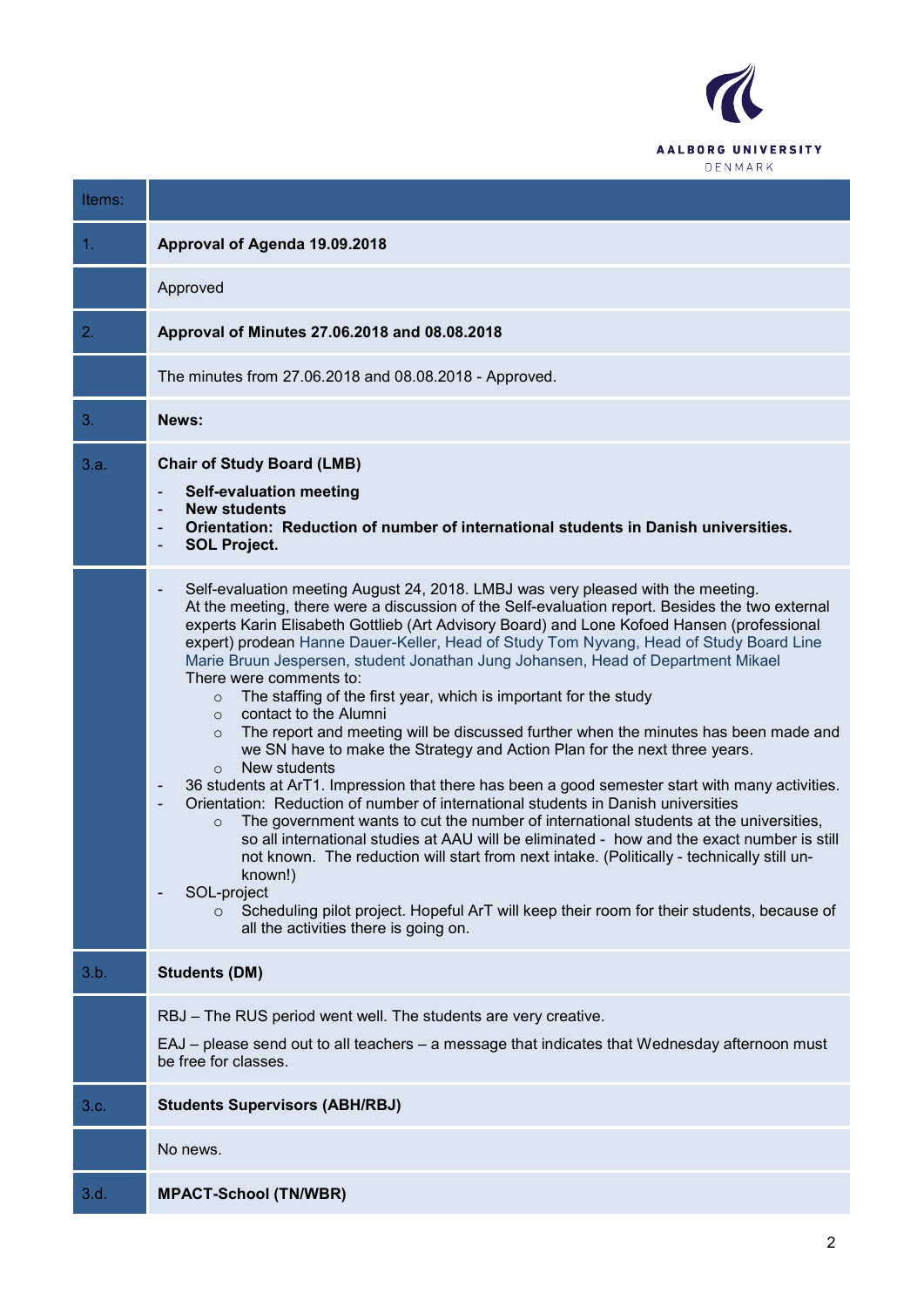

|                 | TN – Late and last news.                                                                                                                                                                                                                                                                                                     |
|-----------------|------------------------------------------------------------------------------------------------------------------------------------------------------------------------------------------------------------------------------------------------------------------------------------------------------------------------------|
|                 | The School are closing down pr. Oct. 1, 2018. There will not be big changes for the study board<br>$\overline{\phantom{a}}$<br>in Communication and Psychology as they have already made the changes last year.<br>The Head of study boards will be asked to point out a Head of Study. TN will be willing to con-<br>tinue. |
|                 | New tasks in the study secretariat has been delegated to staff and a new employee, Bjørn Dan<br>Andersen.                                                                                                                                                                                                                    |
|                 | TN was also satisfied with the self-evaluating meeting.<br>$\overline{\phantom{a}}$                                                                                                                                                                                                                                          |
| 4.              | Presence/attendance at the study board meetings. (LMBJ)                                                                                                                                                                                                                                                                      |
|                 | LMBJ urged the study board members to be present physical at least at the two meetings where<br>semester guides are to be discussed and approved.                                                                                                                                                                            |
|                 | TN reminded that the study board is a democratic board and one of the tasks is to discuss and ap-<br>prove the semester guides. ArT is situated in Aalborg and only in Aalborg. Therefore, it is not an op-<br>tion to look at other study boards as KDM or MT, as their education is both in Aalborg and Copen-<br>hagen.   |
|                 | It was not accepted that there has to be two meetings/year with physical presence, but LMBJ will<br>contact IT-support for finding the best solution for meetings on skype/other conference systems.<br>Will be tested at the next meeting.                                                                                  |
|                 | Furthermore, it was decided to improve or streamline the process around the approval of the se-<br>mester guides, to secure better documentation and legality of the semester guides.                                                                                                                                        |
|                 | MS will be responsible to settle a taskforce group and make an annual cycle of work that identifies<br>the key tasks, which must be done each term. Deadline for the work process will be 1 week before<br>November meeting (Nov. 21, 2018).                                                                                 |
|                 | PD left the meeting.                                                                                                                                                                                                                                                                                                         |
| 5.              | Approval of study regulations Fall 2018.                                                                                                                                                                                                                                                                                     |
|                 | Semester guides ArT1, ArT3 and ArT5 (attached)                                                                                                                                                                                                                                                                               |
|                 | Comments to the semester guides had been received by e-mail prior to the meeting, and all mate-<br>rial has been up-loaded in the semester guides. They are all accepted by LMBJ and up-loaded at<br>the website https://www.art.aau.dk/structure/Semester+guides/.                                                          |
|                 | All semester guides were approved.                                                                                                                                                                                                                                                                                           |
| $6\phantom{1}6$ | <b>Semester evaluation Spring 2018</b>                                                                                                                                                                                                                                                                                       |
|                 | Semesterevalueringer og koordinatorrapporter (attached).                                                                                                                                                                                                                                                                     |
|                 | EB informed about the work in the quality team according the semester evaluation questionnaire.<br>They have now completed this work and the new questionnaire templet will be sent to all study<br>boards.                                                                                                                  |
|                 | I.a. the questions have been more precise and shorter and tried to standardize answer categories.<br>By this it they hope to increase the response rates. However, certain questions are mandatory and<br>they cannot deviate from including these.                                                                          |
|                 | There is a new template, comprising the must-have questions. It is then up to the study board to de-<br>cide, what extra questions, they want included.                                                                                                                                                                      |
|                 | They aim at implementing the new evaluation questionnaire already this fall, if possible.                                                                                                                                                                                                                                    |